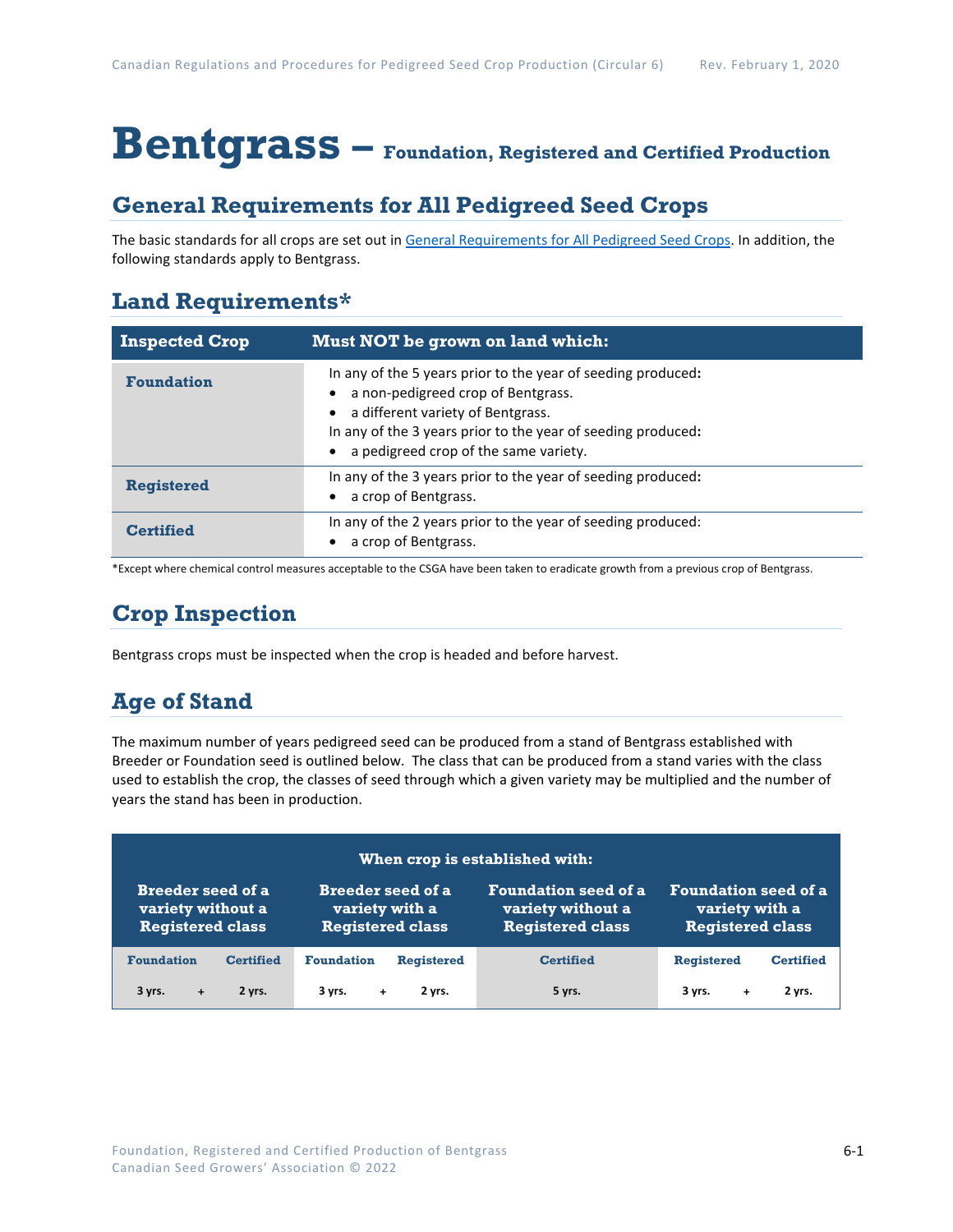## **Crop Standards**

## **Isolation**

The isolation must be reasonably free from plants that may cross pollinate with the inspected crop. The risk to varietal purity posed by plants that may cross pollinate varies depending on area, density, stage of maturity and distance from the inspected crop. These factors will be taken into consideration in determining the pedigreed status of the inspected crop. Not more than 3 plants per square meter, on average, of plants that may cross pollinate with the inspected crop should be in the required isolation adjacent to an inspected crop.

Minimum Isolation Distances Required from an Inspected Crop to Other Crops:

#### 1. Varietal Purity **Distance**

- a. Inspected pedigreed Bentgrass of same variety and class 1 meter (3 feet)
- b. Inspected pedigreed Bentgrass of same variety, different class 3 meters (10 feet)
- c. Planted with Certified seed of the same variety 3 meters (10 feet)\*
- d. Different varieties of Bentgrass or non-pedigreed Bentgrass Table below

 $\mathcal{L}$ \* For Certified crop status only, provided the pedigree of the Certified seed used can be established.

|                                  | <b>Minimum Isolation Distance</b> |                   |                  |
|----------------------------------|-----------------------------------|-------------------|------------------|
| Area of<br><b>Inspected Crop</b> | <b>Foundation</b>                 | <b>Registered</b> | <b>Certified</b> |
| 5 acres or less                  | 400 m (1312 ft)                   | 300 m (984 ft)    | 150 m (492 ft)   |
| More than 5 acres                | 300 m (984 ft)                    | 100 m (328 ft)    | 50 m (164 ft)    |

#### 2. Mechanical Purity **Distance** Distance

a. Redtop, Bluegrasses, Orchardgrass, other Bentgrasses 3 meters (10 feet)

#### Border Removal in Lieu of Isolation:

For seed crops in excess of 5 acres, removal of a border from the inspected crop in lieu of the required isolation to a different variety or non-pedigreed Bentgrass is permitted as outlined in the table below. The border must be allowed to shed pollen before being discarded.

|                       | <b>Border Removal in Lieu of Isolation Distances</b>          |                                                                    |  |  |
|-----------------------|---------------------------------------------------------------|--------------------------------------------------------------------|--|--|
| <b>Inspected Crop</b> | <b>Actual isolation distance</b><br>from contaminating source | Distance to be removed from<br>the inspected seed crop             |  |  |
| <b>Foundation</b>     | 300 m (984 ft) +                                              | $0 \text{ m}$ (0 ft)                                               |  |  |
|                       | 200 - 299 m (656 - 983 ft)                                    | 3 m (10 ft)                                                        |  |  |
|                       | 150 - 199 m (492 - 655 ft)                                    | 5 m $(16 ft)$                                                      |  |  |
|                       | less than 150 m (492 ft)                                      | 5 m (16 ft) + 150 m (492 ft) minus                                 |  |  |
|                       |                                                               | the actual isolation distance                                      |  |  |
| <b>Registered</b>     | 100 m $(328 ft) +$                                            | $0 \text{ m}$ (0 ft)                                               |  |  |
|                       | 75 - 99 m (246 - 327 ft)                                      | 3 m (10 ft)                                                        |  |  |
|                       | 50 - 74 m (164 - 245 ft)                                      | 5 m (16 ft)                                                        |  |  |
|                       | less than 50 m $(164 ft)$                                     | 5 m (16 ft) + 50 m (164 ft) minus<br>the actual isolation distance |  |  |